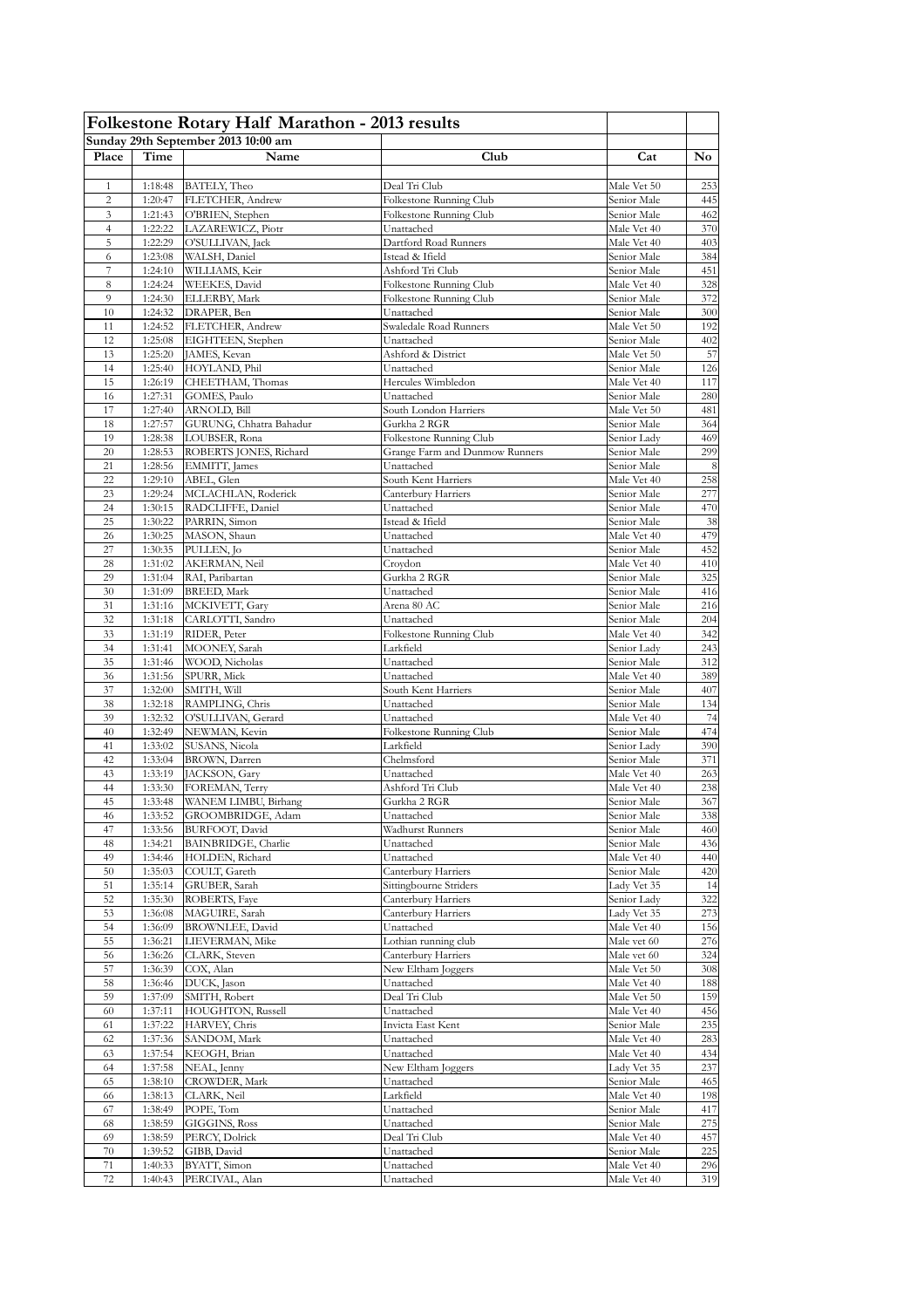|            |                    | Folkestone Rotary Half Marathon - 2013 results |                                                 |                            |                |
|------------|--------------------|------------------------------------------------|-------------------------------------------------|----------------------------|----------------|
|            |                    | Sunday 29th September 2013 10:00 am            |                                                 |                            |                |
| Place      | Time               | Name                                           | Club                                            | Cat                        | No             |
|            |                    |                                                |                                                 |                            |                |
| 73<br>74   | 1:41:02            | TOOMEY, Cormac                                 | Unattached                                      | Senior Male<br>Male Vet 40 | 490            |
| 75         | 1:41:04<br>1:41:06 | HYDE, Adrian<br>GHALE, Bijaya                  | Unattached<br>Gurkha 2 RGR                      | Senior Male                | 413<br>366     |
| 76         | 1:41:08            | RAI, Pranit                                    | Gurkha 2 RGR                                    | Senior Male                | 365            |
| 77         | 1:41:12            | WATERS, Keith                                  | Unattached                                      | Male Vet 50                | 386            |
| 78         | 1:41:15            | ABRAHIM, Harry                                 | Paddock Wood AC                                 | Male Vet 40                | 466            |
| 79         | 1:41:17            | CADIER, Duncan                                 | Folkestone Running Club                         | Senior Male                | $\overline{4}$ |
| 80         | 1:41:21            | COWAN, Alan                                    | Istead & Ifield                                 | Male Vet 50                | 290            |
| 81         | 1:41:27            | ROKA, Raju                                     | Gurkha 2 RGR                                    | Senior Male                | 326            |
| 82         | 1:41:37            | MORRISON, Chris                                | Unattached                                      | Senior Male                | 415            |
| 83<br>84   | 1:41:41<br>1:41:43 | DAY, Brian<br>EASTWOOD, Adam                   | Purple Patch Runners<br>Folkestone Running Club | Male Vet 40<br>Senior Male | 281<br>373     |
| 85         | 1:41:49            | RIORDAN, Duncan                                | Paddock Wood AC                                 | Male Vet 50                | 393            |
| 86         | 1:41:59            | WILLIAMS, Rebecca                              | Thanet Road runners                             | Senior Lady                | 257            |
| 87         | 1:42:01            | WORSLEY, Peter                                 | Jelly Legs                                      | Male vet 60                | 459            |
| 88         | 1:42:03            | MOORE, Kieron                                  | Unattached                                      | Senior Male                | 63             |
| 89         | 1:42:47            | PJECHA, Juraj                                  | Unattached                                      | Senior Male                | 287            |
| 90         | 1:42:59            | COFFEY, Chris                                  | Unattached                                      | Senior Male                | 174            |
| 91         | 1:43:05            | ALEXANDER, Katy                                | Unattached                                      | Senior Lady                | 230            |
| 92         | 1:43:11            | REID, Stephen                                  | Unattached                                      | Male Vet 40                | 128            |
| 93         | 1:43:21            | MACFARLANE, Mark                               | South Kent Harriers                             | Senior Male                | 129            |
| 94<br>95   | 1:43:26            | WARDLE, Alex                                   | Woodford Green & Essex Ladies                   | Lady Vet 45                | 215            |
| 96         | 1:43:34<br>1:43:35 | WOOLGAR, Chris<br>ADAMS, Stphen                | Folkestone Running Club<br>South Kent Harriers  | Male Vet 50<br>Senior Male | 208<br>130     |
| 97         | 1:43:59            | LEWIS, David                                   | New Eltham Joggers                              | Male Vet 50                | 444            |
| 98         | 1:44:05            | WILLIAMS, Andrew                               | Unattached                                      | Male Vet 40                | 341            |
| 99         | 1:44:14            | <b>BLANCHET, Tom</b>                           | Unattached                                      | NDB                        | 406            |
| 100        | 1:44:19            | ADAMS, Bruce                                   | Unattached                                      | Senior Male                | 486            |
| 101        | 1:44:25            | <b>BROOKS</b> , David                          | Unattached                                      | Senior Male                | 112            |
| 102        | 1:44:29            | JEFFERY, Deborah                               | Folkestone Running Club                         | Lady Vet 35                | 51             |
| 103        | 1:44:34            | WOULDSTRA, Dan                                 | Unattached                                      | Senior Male                | 335            |
| 104        | 1:44:35            | ELVIDGE, Peter                                 | Unattached                                      | Senior Male                | 231            |
| 105        | 1:44:36<br>1:44:37 | HOSKING, Aldous                                | Unattached<br>Unattached                        | Senior Male                | 10<br>307      |
| 106<br>107 | 1:44:44            | HULL, Steven<br>ARCHER, Ryan                   | Unattached                                      | Male Vet 50<br>Senior Male | 421            |
| 108        | 1:44:46            | THAPE MAGAR, Bijaya                            | Gurkha 2 RGR                                    | Senior Male                | 327            |
| 109        | 1:44:47            | WEBB, Matthew                                  | Unattached                                      | Male Vet 40                | 50             |
| 110        | 1:44:47            | KEMP, John                                     | New Eltham Joggers                              | Male vet 60                | 492            |
| 111        | 1:44:51            | AMOS, Tracy                                    | Folkestone Running Club                         | Lady Vet 45                | 301            |
| 112        | 1:44:52            | TIPPETT, Rob                                   | Unattached                                      | Male Vet 40                | 314            |
| 113        | 1:44:54            | WEST, Steven                                   | Unattached                                      | Male Vet 40                | 354            |
| 114        | 1:45:10            | THOMPSETT, Aron                                | Unattached                                      | Senior Male                | 458            |
| 115        | 1:45:13            | THOMAS, Jenny                                  | Woodford Green & Essex Ladies                   | Lady Vet 45                | 473            |
| 116<br>117 | 1:45:16<br>1:45:17 | SELWAY, Michael<br>MEAH, James                 | New Eltham Joggers<br>Unattached                | Male Vet 40<br>Senior Male | 331<br>488     |
| 118        | 1:45:18            | WHITE, Robert                                  | Unattached                                      | Male Vet 40                | 118            |
| 119        | 1:45:34            | BOYD, Richard                                  | Unattached                                      | Male Vet 40                | 303            |
| 120        | 1:45:45            | EVEMY, Richard                                 | Unattached                                      | Senior Male                | 409            |
| 121        | 1:45:52            | DRAPER, James                                  | Unattached                                      | Senior Male                | 478            |
| 122        | 1:46:26            | COBBY, Janet                                   | New Eltham Joggers                              | Lady Vet 45                | 443            |
| 123        | 1:46:40            | MARTIN, Ken                                    | Serpentine Running Club                         | Male vet 60                | 487            |
| 124        | 1:46:50            | JAMES, Mick                                    | Folkestone Running Club                         | Male Vet 50                | 376            |
| 125        | 1:46:52            | SOKOLOW, Michael                               | Unattached                                      | Male Vet 50                | 345            |
| 126<br>127 | 1:47:15<br>1:47:17 | EDMONDS, Liam<br>LIGHTWING, Chris              | Unattached<br>Unattached                        | Senior Male<br>Senior Male | 152<br>119     |
| 128        | 1:47:23            | HAZELL, David                                  | Hastings Runners                                | Male Vet 50                | 377            |
| 129        | 1:47:26            | MARKRAM, Sam                                   | Saga Charitable Trust                           | Senior Male                | 246            |
| 130        | 1:47:30            | PRICE, Simon                                   | Unattached                                      | Senior Male                | 219            |
| 131        | 1:47:40            | <b>BRAMBLE</b> , Joe                           | Unattached                                      | Senior Male                | 155            |
| 132        | 1:47:45            | CANE, Peter                                    | New Eltham Joggers                              | Male Vet 50                | 151            |
| 133        | 1:48:13            | THOMAS, Jean                                   | Unattached                                      | Lady Vet 35                | 201            |
| 134        | 1:48:15            | RACKHAM, Mark                                  | Unattached                                      | Senior Male                | 141            |
| 135        | 1:48:22            | STACKHOUSE, Dan                                | Tunbridge Wells Harriers                        | Senior Male                | 293            |
| 136        | 1:48:23            | BRADLEY, Nathan                                | Canterbury Harriers                             | Senior Male                | 197            |
| 137<br>138 | 1:48:31<br>1:48:33 | CHAPPELL, Andrew<br>BELL, Barry                | Unattached<br>Istead & Ifield                   | Senior Male<br>Male vet 60 | 262<br>58      |
| 139        | 1:48:38            | MCKINNON, Greg                                 | Unattached                                      | Senior Male                | 254            |
| 140        | 1:48:42            | PORTE, Daniel                                  | Unattached                                      | Male vet 60                | 304            |
| 141        | 1:48:52            | ROBERTS, James                                 | South Kent Harriers                             | Male Vet 40                | 468            |
| 142        | 1:48:55            | CRITTENDEN, Lisa                               | New Eltham Joggers                              | Lady Vet 35                | 113            |
| 143        | 1:49:01            | CAREY, Alisoun                                 | Unattached                                      | Lady Vet 45                | 72             |
| 144        | 1:49:22            | GEATER, Darren                                 | Unattached                                      | Male Vet 40                | 125            |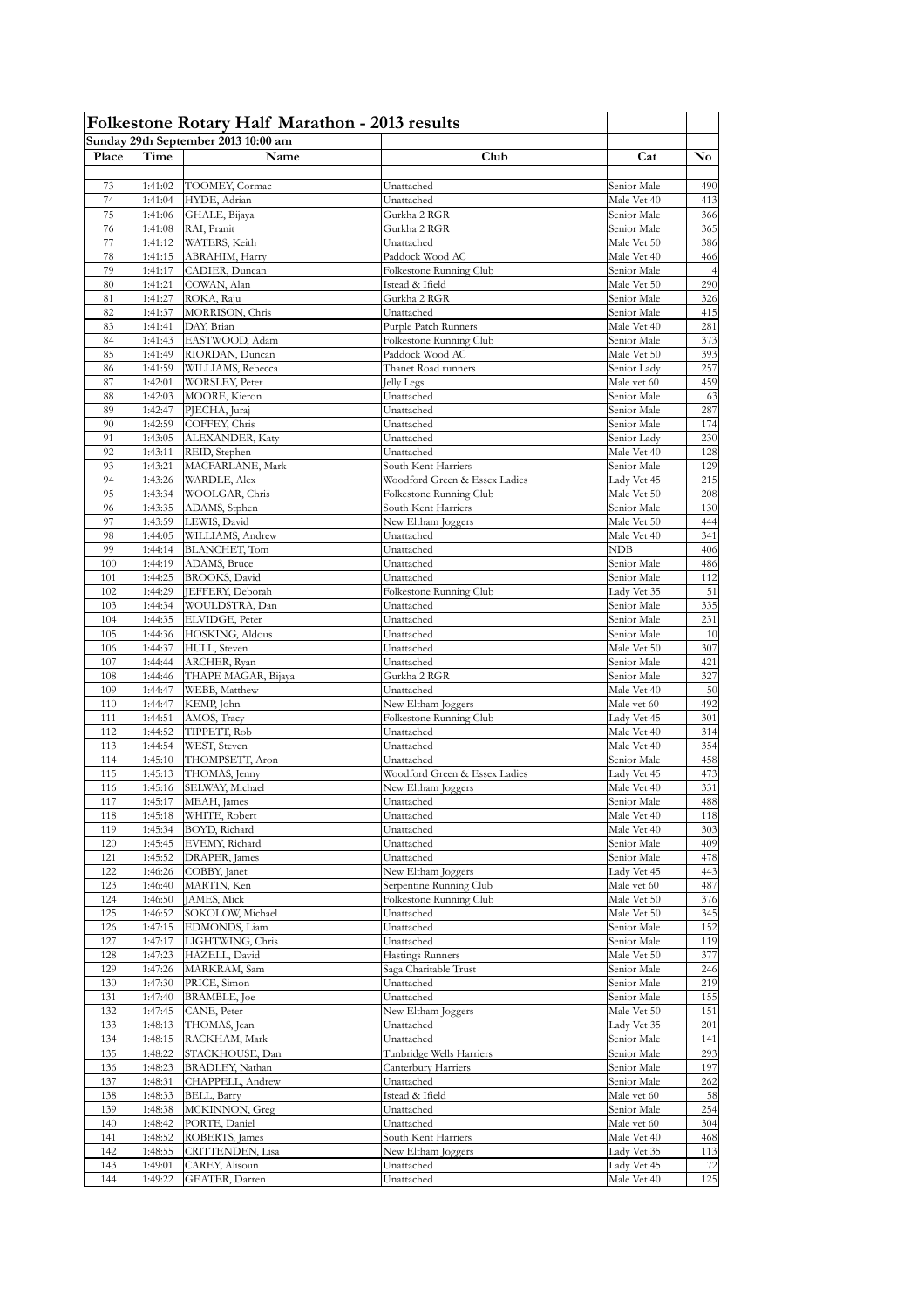|            |                    | Folkestone Rotary Half Marathon - 2013 results |                                   |                            |            |
|------------|--------------------|------------------------------------------------|-----------------------------------|----------------------------|------------|
|            |                    | Sunday 29th September 2013 10:00 am            |                                   |                            |            |
| Place      | Time               | Name                                           | Club                              | Cat                        | No         |
|            |                    |                                                |                                   |                            |            |
| 145<br>146 | 1:49:36<br>1:49:38 | NANSON, Andrew<br>NANSON, Robert               | Unattached<br>Unattached          | Senior Male<br>Senior Male | 105<br>106 |
| 147        | 1:49:39            | LENIHAN, Keith                                 | Unattached                        | Male Vet 40                | 259        |
| 148        | 1:49:45            | SOKOLOW, Glenda                                | Unattached                        | Lady Vet 45                | 346        |
| 149        | 1:50:00            | DOLTON, Alan                                   | Unattached                        | Male Vet 40                | 37         |
| 150        | 1:50:13            | FRANCIS, David                                 | Unattached                        | Senior Male                | 193        |
| 151        | 1:50:23            | OATRIDGE, Gareth                               | Unattached                        | Senior Male                | 334        |
| 152        | 1:50:54            | NEWMAN, Matt                                   | Unattached                        | Senior Male                | 418        |
| 153        | 1:50:57            | JAMES, Darren                                  | Sittingbourne Striders            | Male Vet 40                | 170<br>494 |
| 154<br>155 | 1:50:58<br>1:51:05 | MCINULTY, Maxine<br>EVANS, Mark                | Larkfield<br>Unattached           | Lady Vet 35<br>Male Vet 40 | 120        |
| 156        | 1:51:08            | CREW, Darren                                   | Folkestone Running Club           | Male Vet 40                | 375        |
| 157        | 1:51:18            | SYMONDS, Tara                                  | Unattached                        | Lady Vet 35                | 351        |
| 158        | 1:51:24            | NELSON, Gemma                                  | Unattached                        | Lady Vet 35                | 489        |
| 159        | 1:51:32            | SPENCER, Timothy                               | Unattached                        | Senior Male                | 432        |
| 160        | 1:51:41            | WALKER, Charlie                                | Serpentine Running Club           | Senior Male                | 149        |
| 161        | 1:51:47            | BRITTIN, Jason                                 | Unattached                        | Male Vet 40                | 482        |
| 162        | 1:51:52            | SULLIVAN, Graham                               | Unattached<br>Unattached          | Male vet 60                | 349        |
| 163<br>164 | 1:51:54<br>1:51:55 | MEIR, Rachel<br>O'CONNOR, Catherine            | Folkestone Running Club           | Lady Vet 35<br>Lady Vet 35 | 239<br>427 |
| 165        | 1:52:05            | MARSHALL, Greg                                 | Fram Flyers                       | Male vet 60                | 398        |
| 166        | 1:52:40            | BREWER, Richard                                | Anchorians Road Runners           | Male Vet 40                | 167        |
| 167        | 1:52:51            | GIBSON, Liam                                   | Maidstone Harriers                | Senior Male                | 278        |
| 168        | 1:52:52            | <b>BOWER</b> , Steve                           | Unattached                        | Senior Male                | 430        |
| 169        | 1:53:08            | ROPE, Kevin                                    | Unattached                        | Male Vet 50                | 84         |
| 170        | 1:53:13            | HOWES, Caroline                                | Unattached                        | Senior Lady                | 266        |
| 171        | 1:53:21            | DRAPER, Ben                                    | Unattached                        | Senior Male                | 500        |
| 172        | 1:53:22            | MAY, Kenton                                    | Unattached                        | Male Vet 40                | 425        |
| 173        | 1:53:23            | LAWTON-BARRETT, Zoe                            | Unattached                        | Lady Vet 35                | 405        |
| 174        | 1:53:42            | ALLEN, Karl                                    | Unattached                        | Senior Male                | 173        |
| 175<br>176 | 1:53:44<br>1:53:45 | HARVEY, Daniel<br>FLOWER, Steven               | Unattached<br>Unattached          | Male Vet 40<br>Male Vet 40 | 25<br>496  |
| 177        | 1:53:58            | UNITT, Julie                                   | New Eltham Joggers                | Lady Vet 45                | 99         |
| 178        | 1:54:03            | MAY, Colin                                     | Unattached                        | Male Vet 50                | 310        |
| 179        | 1:54:13            | CHEESEMAN, Natalie                             | Folkestone Running Club           | Lady Vet 45                | 394        |
| 180        | 1:54:35            | HOVEMAN, Craig                                 | Hastings Runners                  | Senior Male                | 395        |
| 181        | 1:54:36            | GAMBRILL, Paul                                 | Unattached                        | Senior Male                | 464        |
| 182        | 1:54:50            | STEATHAM, Allan                                | Unattached                        | Senior Male                | 195        |
| 183        | 1:55:02            | KENT, Nigel                                    | New Eltham Joggers                | Male Vet 50                | 381        |
| 184        | 1:55:06            | CORNELL, Mark                                  | Unattached                        | Male Vet 40                | 217        |
| 185        | 1:55:12            | LAWS, Kevin                                    | Unattached                        | Male Vet 40                | 16         |
| 186<br>187 | 1:55:34<br>1:55:57 | DENHAM, Elliot<br>RYDER, Rick                  | Unattached<br>Thanet Road runners | Senior Male<br>Male Vet 50 | 353<br>396 |
| 188        | 1:56:04            | GERRING, Ben                                   | Unattached                        | Senior Male                | 471        |
| 189        | 1:56:06            | STANTON, Peter                                 | Unattached                        | Male Vet 50                | 437        |
| 190        | 1:56:09            | BYRON, Mark                                    | Unattached                        | Male Vet 40                | 497        |
| 191        | 1:56:17            | VASSELL, Elizabeth                             | Unattached                        | Senior Lady                | 227        |
| 192        | 1:56:22            | <b>BARTON, Kate</b>                            | Sittingbourne Striders            | Senior Lady                | 261        |
| 193        | 1:56:29            | TROTT, Ella                                    | Canterbury Harriers               | Senior Lady                | 309        |
| 194        | 1:56:30            | STRANGE, Alison                                | Larkfield                         | Lady Vet 35                | 206        |
| 195        | 1:56:32            | WILLIAMS, Julie                                | Unattached                        | Lady Vet 45                | 179        |
| 196        | 1:56:33            | WHITE, Amanda                                  | New Eltham Joggers                | Lady Vet 45                | 124        |
| 197<br>198 | 1:56:49<br>1:56:54 | MATTHEWS, Paul<br>HANNINGTON, Liam             | Unattached<br>Unattached          | Senior Male                | 186<br>313 |
| 199        | 1:57:12            | POVEY, Marian                                  | Dartford Road Runners             | Senior Male<br>Lady Vet 55 | 422        |
| 200        | 1:57:13            | POVEY, Terry                                   | Dartford Road Runners             | Male Vet 50                | 423        |
| 201        | 1:57:19            | MATTHEWS, Joanna                               | Unattached                        | Lady Vet 35                | 467        |
| 202        | 1:57:20            | ROUSE, Nicola                                  | Medway                            | Lady Vet 35                | 271        |
| 203        | 1:57:20            | DHILLON, Orvinder                              | Unattached                        | Male Vet 40                | 203        |
| 204        | 1:57:45            | TERRY, Leisa                                   | Jelly Legs                        | Lady Vet 35                | 359        |
| 205        | 1:57:48            | CARR, Alistair                                 | South London Harriers             | Male Vet 50                | 480        |
| 206        | 1:57:50            | THOMSON, Alex                                  | Unattached                        | Senior Male                | 298        |
| 207        | 1:58:05            | NORRIS, Katherine                              | Unattached                        | Senior Lady                | 228        |
| 208        | 1:58:09            | SMITH, Barrie                                  | Unattached                        | Senior Male                | 260        |
| 209<br>210 | 1:58:09<br>1:58:09 | CONNOLLY, Margaret<br>ROUSE, Mark              | South Kent Harriers<br>Medway     | Lady Vet 55<br>Male Vet 50 | 484<br>272 |
| 211        | 1:58:16            | MOORE, Andrew                                  | Unattached                        | Male Vet 40                | 187        |
| 212        | 1:58:16            | HILL, Tim                                      | Unattached                        | Male Vet 40                | 368        |
| 213        | 1:58:20            | SAUNDERS, Clare                                | Larkfield                         | Lady Vet 45                | 382        |
| 214        | 1:58:20            | FORD, Danny                                    | Unattached                        | Senior Male                | 211        |
| 215        | 1:58:21            | JONES, Matthew                                 | Unattached                        | Male Vet 40                | 477        |
| 216        | 1:58:36            | WOOD, Maura                                    | Unattached                        | Lady Vet 35                | 168        |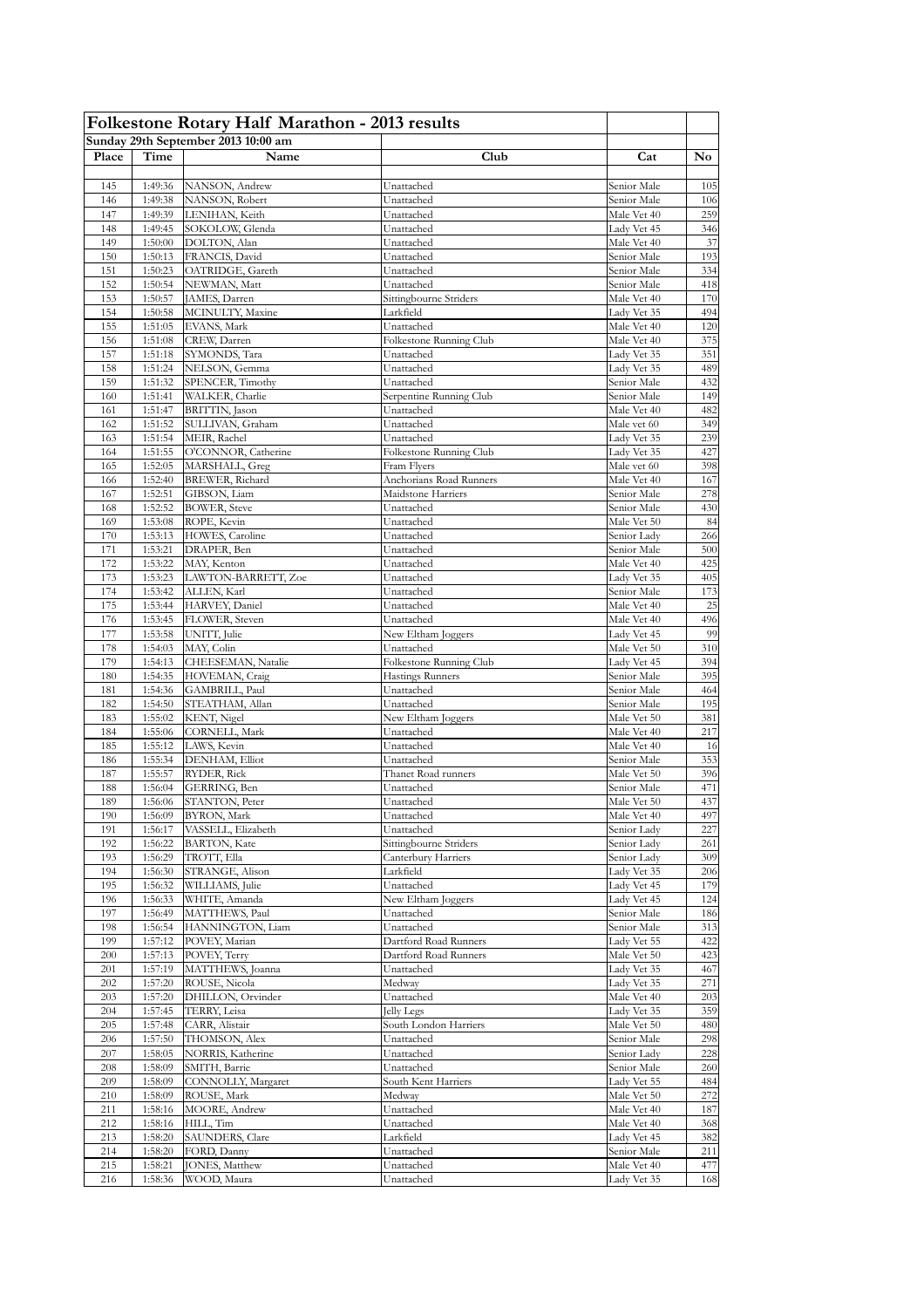|            |                    | Folkestone Rotary Half Marathon - 2013 results |                                             |                            |                        |
|------------|--------------------|------------------------------------------------|---------------------------------------------|----------------------------|------------------------|
|            |                    | Sunday 29th September 2013 10:00 am            |                                             |                            |                        |
| Place      | Time               | Name                                           | Club                                        | Cat                        | No                     |
|            |                    |                                                |                                             |                            |                        |
| 217<br>218 | 1:59:18<br>1:59:29 | THOMPSETT, Abigail<br>STANDEN, Owen            | Unattached<br>Unattached                    | Lady Vet 45<br>Senior Male | 330<br>264             |
| 219        | 1:59:32            | EASON, Michael                                 | Unattached                                  | Male Vet 50                | 137                    |
| 220        | 1:59:57            | HASSAN, Rasit                                  | Unattached                                  | Senior Male                | 502                    |
| 221        | 2:00:13            | SENNER, William                                | Unattached                                  | Male Vet 40                | 291                    |
| 222        | 2:00:16            | PAOLIERI, Alessandro                           | Unattached                                  | Male Vet 40                | 73                     |
| 223        | 2:00:20            | NEWMAN, Daniel                                 | Unattached                                  | Senior Male                | 438                    |
| 224        | 2:00:49            | MOSES, Amy                                     | Unattached                                  | Senior Ladv                | 218                    |
| 225        | 2:01:13            | <b>INETT, Steve</b>                            | Deal Tri Club                               | Male Vet 50                | 385                    |
| 226<br>227 | 2:01:17<br>2:01:19 | GODBEE, Peter<br>WARBURTON, Suzanne            | Swanley & District AC<br>Maidstone Harriers | Male vet 60<br>Lady Vet 55 | 340<br>350             |
| 228        | 2:01:37            | LISTER, Jacqueline                             | Unattached                                  | Lady Vet 45                | 282                    |
| 229        | 2:01:40            | PRESTON, June                                  | Unattached                                  | Lady Vet 45                | 388                    |
| 230        | 2:01:44            | GUNN, James                                    | Unattached                                  | Senior Male                | 392                    |
| 231        | 2:02:03            | HAWKINS, Leanne                                | New Eltham Joggers                          | Lady Vet 35                | 268                    |
| 232        | 2:02:14            | TURBUTT, Gail                                  | Folkestone Running Club                     | Lady Vet 35                | 289                    |
| 233        | 2:02:17            | SPENCER, Hannah                                | Unattached                                  | Lady Vet 35                | 431                    |
| 234        | 2:02:18            | SHEPHERD, Tony                                 | Unattached                                  | Male Vet 50                | 104                    |
| 235        | 2:02:20            | JACOBS, David                                  | Unattached                                  | Male Vet 40                | 483                    |
| 236<br>237 | 2:02:20<br>2:02:21 | GURUGE, Kumudith                               | New Eltham Joggers<br>Unattached            | Lady Vet 45                | 387<br>380             |
| 238        | 2:02:42            | HOWITT, Chris<br>HILL, Suzy                    | Unattached                                  | Male Vet 40<br>Lady Vet 35 | 369                    |
| 239        | 2:02:46            | PROBERT, David                                 | Unattached                                  | Male Vet 50                | 194                    |
| 240        | 2:02:48            | TERRY, Nigel                                   | Unattached                                  | Male Vet 50                | 426                    |
| 241        | 2:02:52            | STIFFELL, Anna-Lisa                            | Unattached                                  | Senior Lady                | 223                    |
| 242        | 2:02:53            | SMITH, Janet                                   | New Eltham Joggers                          | Lady Vet 45                | 176                    |
| 243        | 2:02:54            | TAYLOR, Paul                                   | Saga Charitable Trust                       | Male Vet 40                | 356                    |
| 244        | 2:02:57            | HARRISON, John                                 | Saga Charitable Trust                       | Senior Male                | 355                    |
| 245        | 2:03:02            | MARSHALL, Michael                              | Unattached                                  | Male vet 60                | 320                    |
| 246        | 2:03:02            | FOORD, Miranda                                 | Unattached                                  | Lady Vet 35                | 424                    |
| 247        | 2:03:08            | WHITE, Amanda                                  | New Eltham Joggers                          | Lady Vet 45                | 124                    |
| 248        | 2:03:08            | TALBOYS, Roy                                   | Unattached                                  | Male Vet 50                | 317                    |
| 249<br>250 | 2:03:14            | WOOD, Colin                                    | Unattached                                  | Male vet 60                | 463<br>379             |
| 251        | 2:03:21<br>2:03:31 | EDWARDS, Tanya<br>KENT, Adam                   | Thanet Road runners<br>Unattached           | Lady Vet 35<br>Senior Male | 455                    |
| 252        | 2:03:32            | STREETER, Robert                               | Unattached                                  | Male Vet 40                | 448                    |
| 253        | 2:03:43            | WETHERILL, Caroline                            | Unattached                                  | Lady Vet 35                | 270                    |
| 254        | 2:03:44            | SPRINGETT, James                               | Unattached                                  | Senior Male                | 429                    |
| 255        | 2:03:47            | AUSTIN, Steve                                  | Unattached                                  | Male Vet 50                | 169                    |
| 256        | 2:03:49            | GARNHAM, Melanie                               | Unattached                                  | Senior Lady                | 491                    |
| 257        | 2:04:05            | HICKMAN, Peter                                 | Unattached                                  | Male Vet 50                | 213                    |
| 258        | 2:04:21            | THOMPSON, Steve                                | Unattached                                  | Male Vet 40                | 391                    |
| 259        | 2:04:29            | YOUNG, Paul                                    | Unattached                                  | Senior Male                | 60                     |
| 260        | 2:04:40<br>2:04:44 | WADEY, David                                   | Unattached                                  | Senior Male                | 207<br>$\overline{52}$ |
| 261<br>262 | 2:04:50            | ANDREWS, Thomas<br>KEMP, Paul                  | Unattached<br>Deal Tri Club                 | Senior Male<br>Senior Male | 306                    |
| 263        | 2:04:52            | SIMMS, Gavin                                   | Unattached                                  | Senior Male                | 439                    |
| 264        | 2:04:59            | NEVE, Larissa                                  | Unattached                                  | Senior Lady                | 401                    |
| 265        | 2:05:03            | LUCAS, Jennifer                                | Canterbury Harriers                         | Lady Vet 35                | 286                    |
| 266        | 2:05:18            | WOOD, Martin                                   | Unattached                                  | Male Vet 50                | 209                    |
| 267        | 2:05:38            | CROCKER, Paul                                  | Unattached                                  | Male Vet 40                | 294                    |
| 268        | 2:06:12            | BEAMAN, Adam                                   | Unattached                                  | Male Vet 40                | 297                    |
| 269        | 2:06:23            | BRISTOW, James                                 | Unattached                                  | Male Vet 40                | 196                    |
| 270        | 2:06:26            | STOAKES, Carl                                  | Unattached                                  | Male Vet 40                | 108                    |
| 271        | 2:06:52            | HIPOLITO, Gino                                 | Unattached                                  | Senior Male                | 428                    |
| 272        | 2:07:04            | GREENE, Julie                                  | Unattached                                  | Lady Vet 35                | 347                    |
| 273<br>274 | 2:07:11<br>2:07:17 | TOPLEY, Gavin<br>SWIFT, Sam                    | Saga Charitable Trust<br>Unattached         | Male Vet 40<br>Male Vet 40 | 244<br>70              |
| 275        | 2:07:17            | <b>BULLMAN, Natalie</b>                        | Unattached                                  | Senior Lady                | 64                     |
| 276        | 2:07:23            | MALLETT, Richard                               | Unattached                                  | Male Vet 40                | 127                    |
| 277        | 2:07:24            | STINTON, Paul                                  | Unattached                                  | Male Vet 40                | 240                    |
| 278        | 2:07:42            | SMITH, Caroline                                | Unattached                                  | Lady Vet 35                | 234                    |
| 279        | 2:08:23            | WACKETT, Amy                                   | Unattached                                  | Senior Lady                | 133                    |
| 280        | 2:08:38            | WHITE, Marcus                                  | Unattached                                  | Male Vet 40                | 449                    |
| 281        | 2:08:47            | CONSTABLE, John                                | Maidstone Harriers                          | Male Vet 50                | 267                    |
| 282        | 2:08:55            | WEEKS, Hannah                                  | Unattached                                  | Senior Lady                | 164                    |
| 283        | 2:08:55            | WYATT, Daniel                                  | Unattached                                  | Senior Male                | $\overline{5}$         |
| 284        | 2:08:56            | HALL, Des                                      | Unattached                                  | Senior Male                | 36                     |
| 285        | 2:09:00            | CLEMENTS, Andrew                               | Unattached                                  | Senior Male                | 145<br>114             |
| 286<br>287 | 2:09:07<br>2:09:08 | MAIDEN-BROOKS, Jennifer<br>LAMB, Joanna        | Unattached<br>Unattached                    | Senior Lady<br>Senior Lady | 378                    |
| 288        | 2:09:09            | GASTON, Shane                                  | Unattached                                  | Senior Male                | 472                    |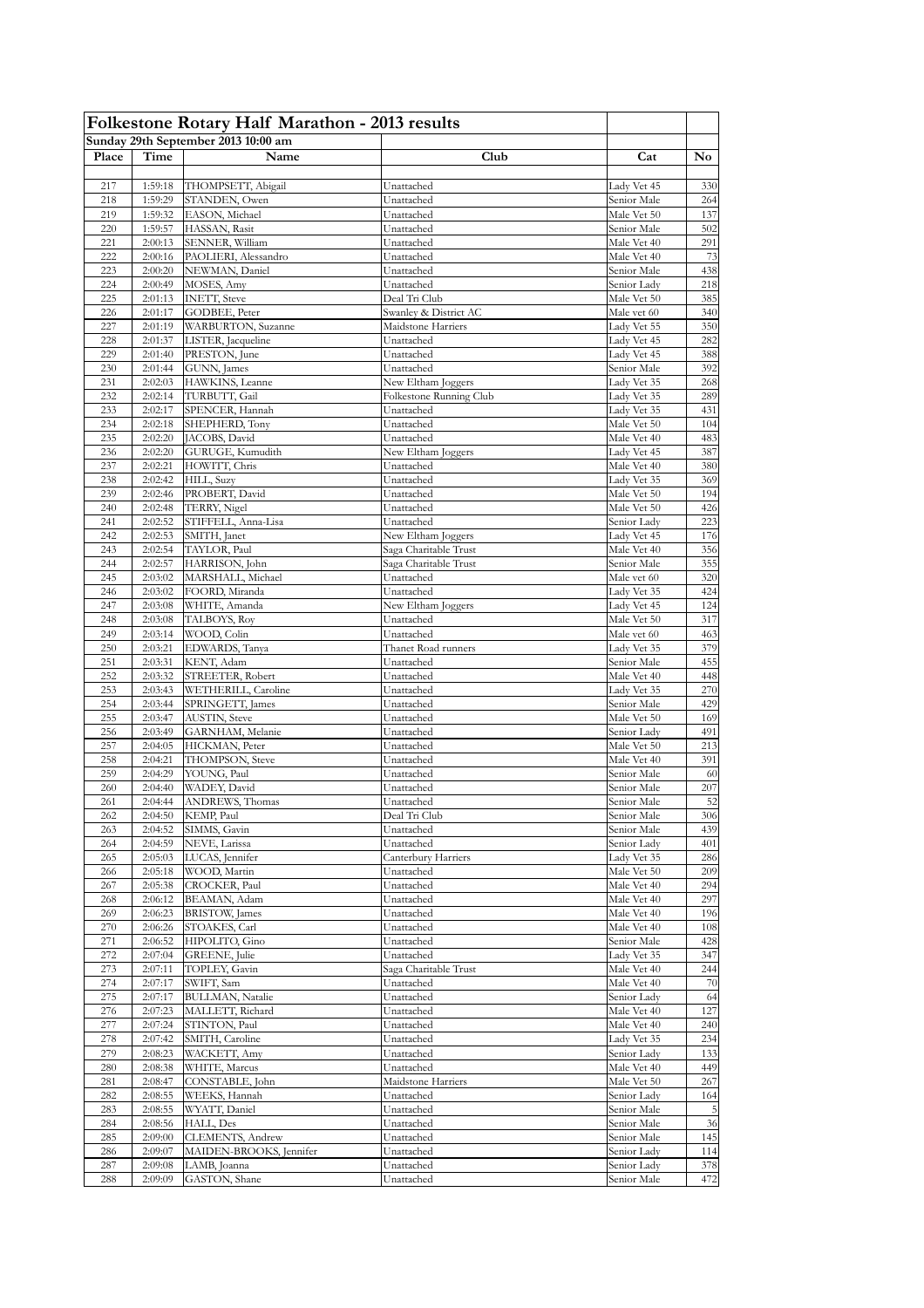| Folkestone Rotary Half Marathon - 2013 results |                    |                                     |                                     |                            |            |
|------------------------------------------------|--------------------|-------------------------------------|-------------------------------------|----------------------------|------------|
|                                                |                    | Sunday 29th September 2013 10:00 am |                                     |                            |            |
| Place                                          | Time               | Name                                | Club                                | Cat                        | No         |
|                                                |                    |                                     |                                     |                            |            |
| 289<br>290                                     | 2:09:14<br>2:09:20 | TAHER, Raberto<br>STELZER, Vanessa  | Unattached<br>Unattached            | NDB                        | 6<br>81    |
| 291                                            | 2:09:26            | ROOTS, Colette                      | Dartford Road Runners               | Senior Lady<br>Lady Vet 35 | 311        |
| 292                                            | 2:09:30            | HOLLANDS, Kathleen                  | Unattached                          | Lady Vet 55                | 414        |
| 293                                            | 2:09:33            | WATSON, Joe                         | Unattached                          | Male vet 60                | 339        |
| 294                                            | 2:09:50            | KING, Colin                         | Unattached                          | Senior Male                | 454        |
| 295                                            | 2:09:59            | DELANEY, James                      | Unattached                          | Senior Male                | 150        |
| 296                                            | 2:10:00            | WILLIAMS, David                     | Unattached                          | Male vet 60                | 256        |
| 297                                            | 2:10:07            | ALLEN, Alison                       | Jelly Legs                          | Lady Vet 45                | 172        |
| 298<br>299                                     | 2:10:26<br>2:10:26 | BLAKE, Kevin<br>SEVERS, Jonathan    | New Eltham Joggers<br>Unattached    | Male Vet 50<br>Male Vet 40 | 251<br>269 |
| 300                                            | 2:10:34            | SPRINKS, Stuart                     | Unattached                          | Senior Male                | 77         |
| 301                                            | 2:10:35            | OSTLE, Andy                         | Unattached                          | Senior Male                | 83         |
| 302                                            | 2:10:37            | HART, Robert                        | Unattached                          | Male Vet 40                | 140        |
| 303                                            | 2:10:44            | FALL, Martin                        | Unattached                          | Senior Male                | 348        |
| 304                                            | 2:10:59            | FORD, Bonnie                        | Unattached                          | Senior Lady                | 433        |
| 305                                            | 2:11:03            | WALE, Sarah                         | Jelly Legs                          | Lady Vet 35                | 200        |
| 306                                            | 2:11:08            | EVANS, Karen                        | Unattached                          | Lady Vet 35                | 161        |
| 307<br>308                                     | 2:11:47            | LEWIS, Carolyn                      | Unattached<br>Unattached            | Lady Vet 45                | 292<br>408 |
| 309                                            | 2:11:48<br>2:11:49 | GAMBRILL, Andrew<br>MALTBY, Rosalie | Canterbury Harriers                 | Senior Male<br>Senior Lady | 220        |
| 310                                            | 2:11:53            | DONOVAN, Kelly                      | Unattached                          | Lady Vet 35                | 419        |
| 311                                            | 2:12:23            | MOONEY, Nicholas                    | Unattached                          | Senior Male                | 91         |
| 312                                            | 2:12:23            | BEER, Marc                          | Unattached                          | Male Vet 40                | 61         |
| 313                                            | 2:12:35            | STRICKLAND, Joanna                  | Unattached                          | Lady Vet 35                | 360        |
| 314                                            | 2:12:49            | WOODS, Helena                       | Cambridge H                         | Lady Vet 35                | 362        |
| 315                                            | 2:12:49            | JONES, Ken                          | Cambridge H                         | Male Vet 50                | 363        |
| 316                                            | 2:12:51            | ROPER, Sian                         | Unattached                          | Senior Lady                | 29         |
| 317                                            | 2:12:57            | FAIRCLOUGH, Siobhan                 | Unattached                          | Lady Vet 35                | 321        |
| 318<br>319                                     | 2:13:13<br>2:13:18 | CLAMPITT, Martin                    | Saga Charitable Trust<br>Unattached | Senior Male                | 249<br>131 |
| 320                                            | 2:13:23            | DARBY, Jenny<br>SHAH, Reshmal       | Unattached                          | Lady Vet 35<br>Senior Male | 182        |
| 321                                            | 2:13:37            | BRINAN, Charlotte                   | Unattached                          | Senior Lady                | 162        |
| 322                                            | 2:13:46            | HEATHER, Michael                    | Unattached                          | Senior Male                | 48         |
| 323                                            | 2:13:51            | WESTBROOK, Kate                     | Unattached                          | Senior Lady                | 191        |
| 324                                            | 2:14:09            | HOPE, Leigh                         | Unattached                          | Senior Male                | 59         |
| 325                                            | 2:14:17            | PERRILL, Russell                    | Unattached                          | Male Vet 40                | 453        |
| 326                                            | 2:14:27            | BREWER, James                       | Unattached                          | Senior Male                | 180        |
| 327                                            | 2:14:31            | ESLER, Wendy                        | Unattached                          | Lady Vet 45                | 146        |
| 328                                            | 2:14:45            | ALLNUH, Karen                       | Unattached                          | Lady Vet 35                | 498        |
| 329<br>330                                     | 2:14:47<br>2:15:14 | WYNN, Laura<br>PEERS, Jo            | Unattached<br>Unattached            | Lady Vet 35<br>Lady Vet 45 | 352<br>318 |
| 331                                            | 2:15:15            | GREEN, Jackie                       | Unattached                          | Lady Vet 35                | 450        |
| 332                                            | 2:15:18            | HOPGOOD, Les                        | New Eltham Joggers                  | Male Vet 50                | 315        |
| 333                                            | 2:15:18            | HOPGOOD, Ros                        | New Eltham Joggers                  | Lady Vet 45                | 316        |
| 334                                            | 2:15:26            | O'HARA, John                        | Unattached                          | Male Vet 50                | 160        |
| 335                                            | 2:15:27            | BEAUMONT, Andrew                    | Thanet Road runners                 | Male Vet 40                | 397        |
| 336                                            | 2:15:33            | GREENSTREET, Pam                    | Hastings Runners                    | Lady Vet 35                | 295        |
| 337                                            | 2:15:56            | COUCH, Jason                        | Folkestone Running Club             | Male Vet 40                | 461        |
| 338                                            | 2:16:13            | CARLTON, Mark                       | Unattached                          | Senior Male                | 123        |
| 339                                            | 2:16:42            | MARLOW, Victoria                    | Unattached                          | Lady Vet 35                | 361        |
| 340<br>341                                     | 2:17:02<br>2:17:41 | ELCOCK, Chrissie<br>SOUTHON, Lucy   | Unattached<br>Unattached            | Senior Lady<br>Lady Vet 35 | 495        |
| 342                                            | 2:17:58            | THOMAS, Daniel                      | Unattached                          | Senior Male                | 214        |
| 343                                            | 2:18:00            | HART, Amelia                        | Unattached                          | Lady Vet 35                | 139        |
| 344                                            | 2:18:00            | TRAVIS, Victoria                    | Unattached                          | Lady Vet 35                | 75         |
| 345                                            | 2:18:18            | WESTBY, Marion                      | Unattached                          | Lady Vet 35                | 336        |
| 346                                            | 2:18:43            | BOUCHER, Claire                     | Unattached                          | Senior Lady                | 28         |
| 347                                            | 2:19:04            | NEIL, Jackie                        | Jelly Legs                          | Lady Vet 35                | 241        |
| 348                                            | 2:19:11            | IRWIN, Jo                           | Unattached                          | Lady Vet 35                | 288        |
| 349                                            | 2:19:24            | GILMORE, Dianne                     | Unattached                          | Lady Vet 35                | 337        |
| 350                                            | 2:19:52            | STOKES, Cliff                       | Unattached                          | Male Vet 50                | 441        |
| 351<br>352                                     | 2:19:52<br>2:20:22 | LEWIS, Michaela                     | Unattached<br>Dover Road Runners    | Lady Vet 35<br>Male Vet 40 | 442<br>302 |
| 353                                            | 2:20:49            | GOLDSACK, Leon<br>MACDONALD, Leah   | Unattached                          | Senior Lady                | 39         |
| 354                                            | 2:21:00            | HUMPHREYS, Kier                     | Unattached                          | Senior Male                | 147        |
| 355                                            | 2:21:05            | COOK, Sally                         | Unattached                          | Lady Vet 35                | 493        |
| 356                                            | 2:22:00            | EATON, Debbie                       | Unattached                          | Lady Vet 45                | 65         |
| 357                                            | 2:22:00            | DAVIES, Julia                       | Unattached                          | Lady Vet 45                | 67         |
| 358                                            | 2:22:51            | GARLICK, Elizabeth                  | Unattached                          | Senior Lady                | 46         |
| 359                                            | 2:22:58            | HABBERSHAW, Toni                    | Unattached                          | Lady Vet 45                | 332        |
| 360                                            | 2:22:59            | TIERNEY, Trevor                     | Unattached                          | Male vet 60                | 411        |